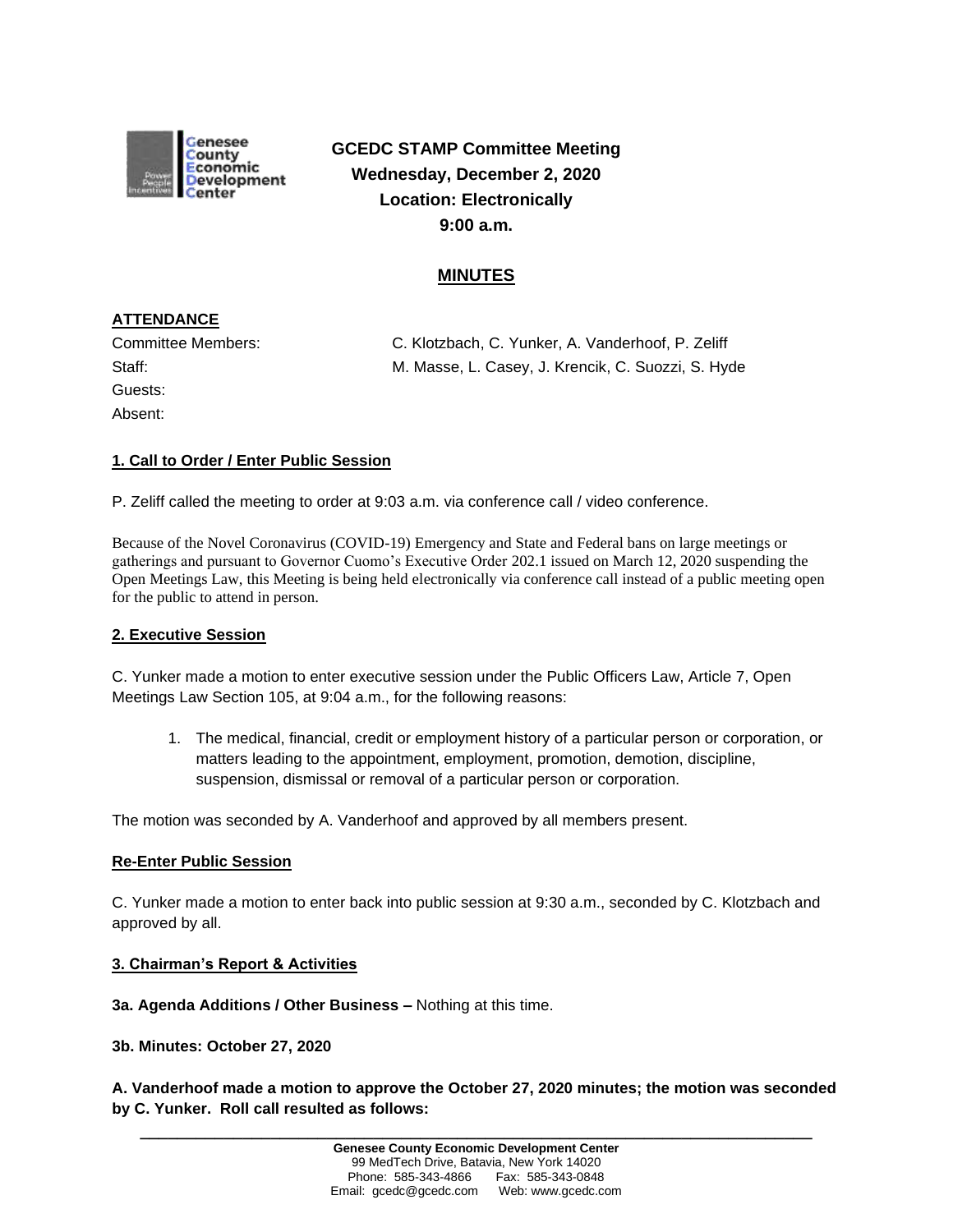P. Zeliff - Yes C. Klotzbach - Yes C. Yunker - Yes A. Vanderhoof- Yes

**The item was approved as presented.**

### **4. Discussions / Official Recommendations to the Board:**

**4a. Infrastructure / Construction Update** – M. Masse provided a progress update related to the advancement of infrastructure and construction at STAMP.

**4b**. **Clark Patterson Lee Bid Package Proposal** – The process of the SPDES permit and USFWS permit are nearing completion and we would like to go out to bid for the construction of approximately 44,750 linear feet of 18-inch PVC and 20-inch HDPE pipe from the STAMP site to the direct discharge at Oak Orchard Creek. This project would be split into three bids.

Fund commitment: Not to exceed \$22,000 from the \$33 million NYS award.

**C. Klotzbach made a motion to recommend to the full Board approval of the proposal from CPL to prepare the bid packages for the construction of the force main not to exceed \$22,000; the motion was seconded by A. Vanderhoof. Roll call resulted as follows:**

P. Zeliff - Yes C. Klotzbach - Yes C. Yunker - Yes A. Vanderhoof- Yes

**The item was approved as presented.**

**4c**. **First Amendment to MOU with Niagara County Water District** – In March of 2019 the GCEDC and the NCWD approved a proposal from Wendel Engineering (NCWD's engineer) to complete the design, engineering, permitting and identification of rights of way to be able to supply up to 6 mgd to the Genesee-Niagara County line, as well as the legal expense for their attorney (Seaman Norris) in connection with the proposal. Wendel has completed the design work at a 60% level and held a meeting with the GCEDC and CPL to discuss the status. The Board previously approved the \$169,000 contract with Wendel. We are now seeking approval on the \$2,500 to Seaman Norris, LLPC.

Fund Commitment: Not to exceed \$2,500 from the \$8 million NYS award.

## **C. Klotzbach made a motion to recommend to the full Board approval of the MOU with NCWD not to exceed \$2,500; the motion was seconded by A. Vanderhoof. Roll call resulted as follows:**

- P. Zeliff Yes C. Klotzbach - Yes C. Yunker - Yes A. Vanderhoof- Yes
	- **\_\_\_\_\_\_\_\_\_\_\_\_\_\_\_\_\_\_\_\_\_\_\_\_\_\_\_\_\_\_\_\_\_\_\_\_\_\_\_\_\_\_\_\_\_\_\_\_\_\_\_\_\_\_\_\_\_\_\_\_\_\_\_\_\_\_\_\_\_\_\_\_ Genesee County Economic Development Center** 99 MedTech Drive, Batavia, New York 14020 Phone: 585-343-4866 Fax: 585-343-0848 Email: gcedc@gcedc.com Web: www.gcedc.com